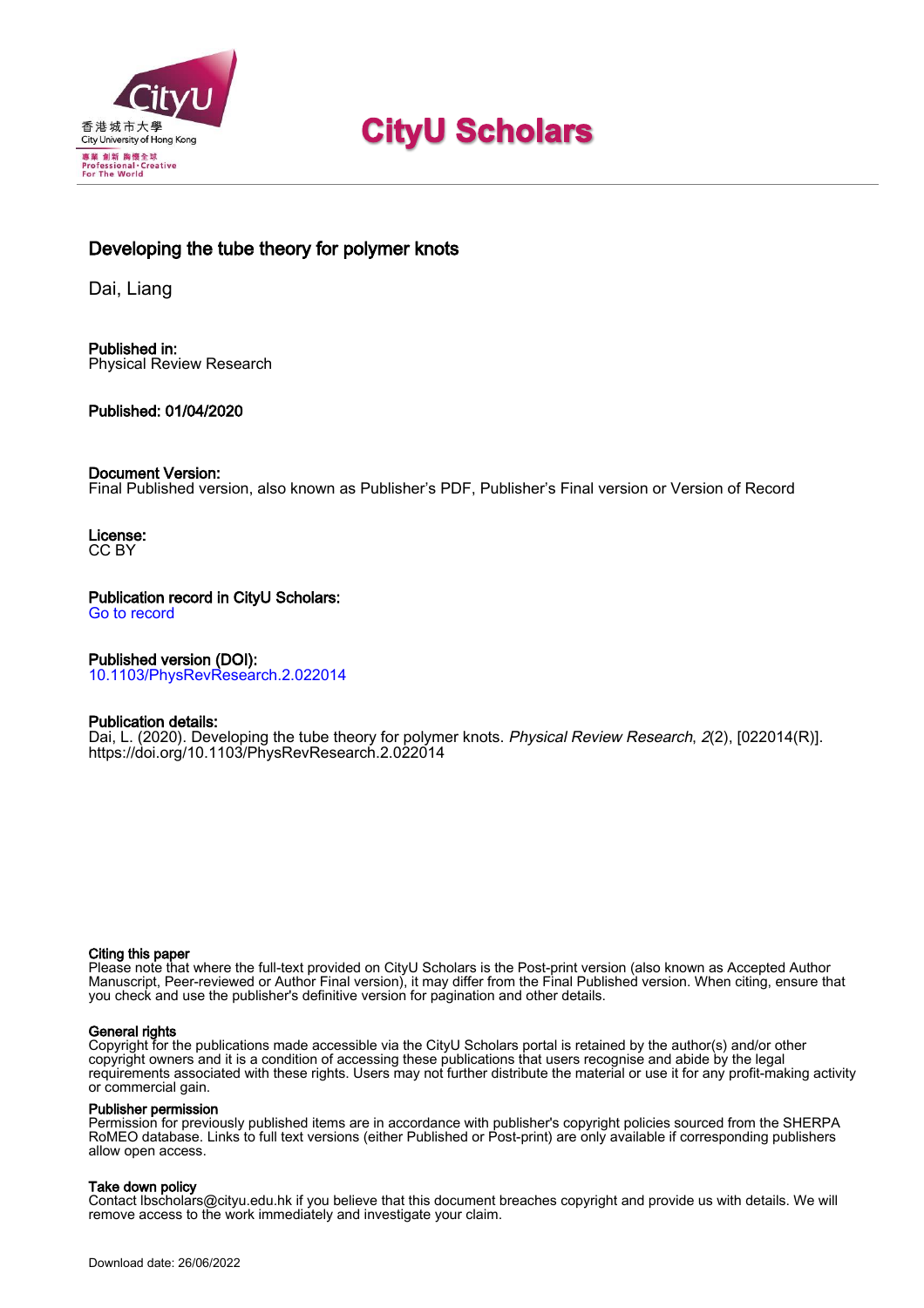<span id="page-1-0"></span>**Rapid Communications**

#### **Developing the tube theory for polymer knots**

L[i](https://orcid.org/0000-0002-4672-6283)ang Dai $\bullet$ <sup>\*</sup>

*Department of Physics, City University of Hong Kong, Hong Kong, China and Shenzhen Research Institute, City University of Hong Kong, Shenzhen, China*

 $\bigcirc$ (Received 7 January 2020; accepted 25 March 2020; published 16 April 2020)

Entanglements make polymers fundamentally different from other molecules and thus are a major theme in polymer physics research. Interchain entanglements have been extensively investigated in past decades, while intrachain entanglements, often appearing as polymer knots, are much less understood. In this work, we apply the tube theory for polymer knots based on the tube model: the polymer segments in a knot core are confined within a tube due to topological entanglements. We use an approach of visualizing and quantifying the "tubes." First, we perform Monte Carlo simulations to generate a large number of polymer knots. Then, we superimpose knot cores to obtain average knot conformations. The fluctuations of individual knot conformations around average knot conformations produce tubes, which materialize the conceptual tubes. Analyzing the tubes validates many scaling relationships and determines the relevant parameters. Furthermore, we reveal a heart shape for polymer trefoil knots, which results from the competition of entropy and bending energy. Overall, this work builds the foundation of the tube theory for polymer knots.

DOI: [10.1103/PhysRevResearch.2.022014](https://doi.org/10.1103/PhysRevResearch.2.022014)

Just like entanglements in everyday linear objects, entanglements are common in polymers. Entanglements are caused by the uncrossability of polymer segments and affect conformational and dynamic properties of polymers. Due to the dramatic effects of entanglements in polymer dynamics and rheology, interchain entanglements have received intensive investigation in past decades. One well-established theory to describe interchain entanglements is the tube theory, which assumes that a polymer is confined within a tube due to the entanglements with neighbor polymers [\[1\]](#page-5-0). Besides interchain entanglements, polymers can also form intrachain entanglements, which often appear as polymer knots [\[2–4\]](#page-5-0) and are much less understood than interchain entanglements.

Recently, knots in DNA  $[5-10]$  and proteins  $[11-15]$  have been observed in many experiments. Many intriguing or even counterintuitive phenomena have been found for polymer knots [\[16–20\]](#page-5-0). The importance of knotting has been demonstrated by the effects of knotting on the rheology of knotted polymers [\[9,21–23\]](#page-5-0), the biological functions of knotted DNA  $[24]$  and knotted proteins  $[25,26]$ , and the catalysis of knotted molecules [\[27\]](#page-5-0). Quantitative description of these knotting effects requires an analytic theory for polymer knots, which is unavailable.

In this work, we apply the tube theory to polymer knots. The basic idea of the theory is the tube model, which assumes the polymer segments in a knot core are confined within a tube due to topological entanglements [\[16\]](#page-5-0). Applying this tube model to derive properties of polymer knots relies on the validation of several assumptions and determination of many parameters, which are to be addressed using an effective approach in this work: materializing the "tubes" for polymer knots by computer simulations. The calculation of tubes based on primitive path analysis has been previously applied for interchain entanglements [\[28\]](#page-5-0).

First, we obtain the tubes for polymer knots by simulations. We perform Monte Carlo simulations to generate linear polymer conformations under equilibrium and then analyze the knots inside the polymer conformations. We describe polymers by the discretized wormlike chain model, i.e., a string of beads with bending energies [\[17,29\]](#page-5-0). The bond length between two adjacent beads is fixed as *a*. A bending potential is applied for three adjacent beads to reproduce a persistence length, *Lp*:

$$
E_{\text{bend}}/(k_B T) = (1/2)(L_p/a)\theta^2, \qquad (1)
$$

where  $\theta$  is the bending angle,  $k_B$  is the Boltzmann constant, and *T* is the temperature. We do not apply any pairwise interaction between beads. The data shown in this Rapid Communication are based on the simulations with the persistence length  $L_p = 10a$  and the polymer length  $L = 500a = 50L_p$ . We use  $L_p$  as the unit length. As shown by additional results in the Supplemental Material [\[30\]](#page-5-0), the simulation results of polymer knots are insensitive to  $a/L_p$  and  $L/L_p$  when  $a/L_p \leq 1/4$  and  $L/L_p \geq 50$ . Note that this work focuses on the investigation of the knots in long wormlike chains. Our parameters of  $a/L_p = 1/10$  and  $L/L_p = 50$  can substantially eliminate the effects caused by discretization and finite chain lengths.

We calculate average knot conformations using the following steps. First, we generate single polymer conformations by performing PERM (pruned-enriched Rosenbluth method)

<sup>\*</sup>liangdai@cityu.edu.hk

*Published by the American Physical Society under the terms of the [Creative Commons Attribution 4.0 International](https://creativecommons.org/licenses/by/4.0/) license. Further distribution of this work must maintain attribution to the author(s) and the published article's title, journal citation, and DOI.*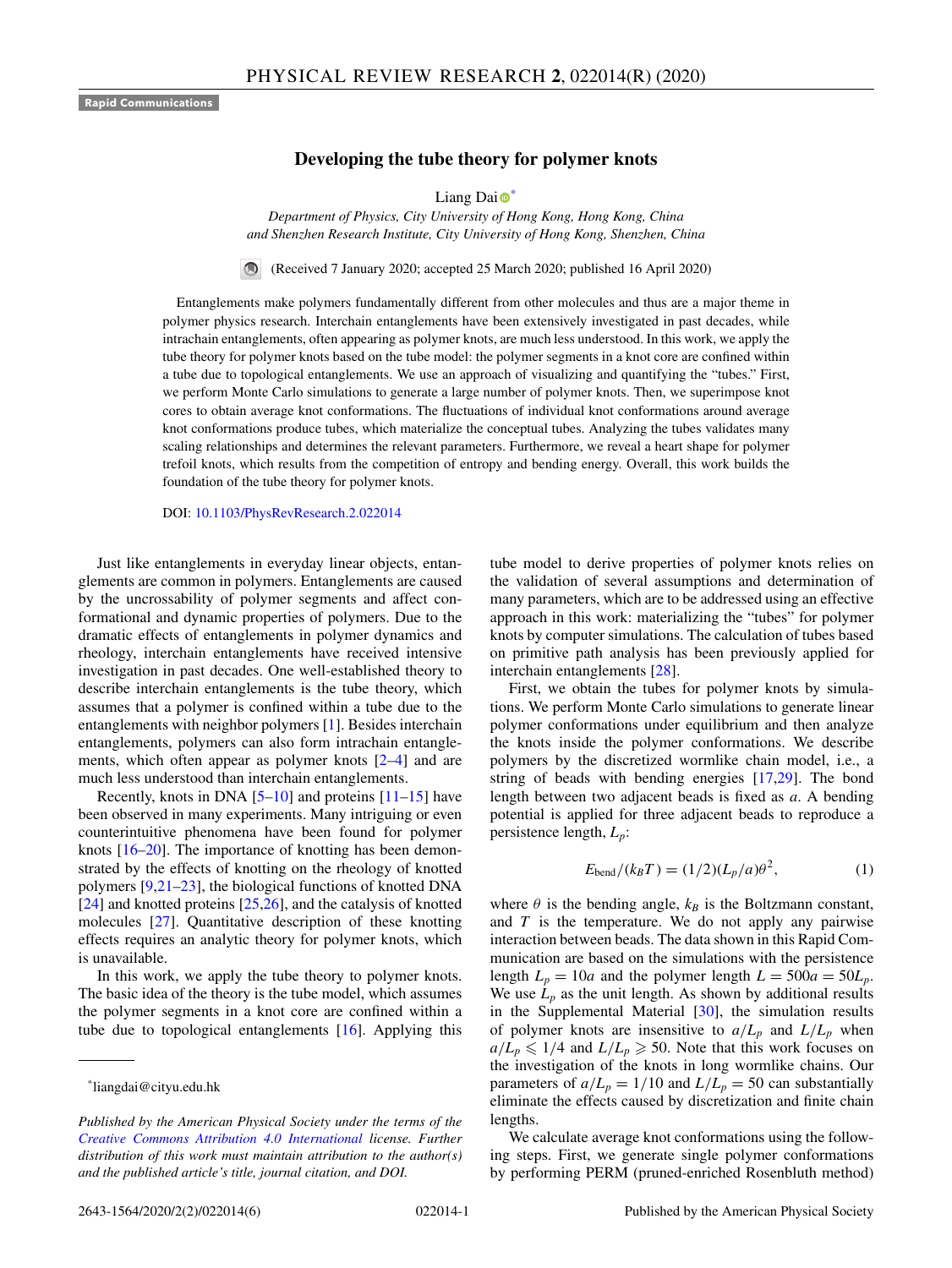<span id="page-2-0"></span>

FIG. 1. (a) Conformations of the knot cores in left-handed trefoil-knotted polymers generated by Monte Carlo simulations. The contour lengths of the knot cores are  $L_{knot} = 12L_p$ , where  $L_p$  is the persistence length. (b) The average knot conformation obtained by superimposing  $10<sup>5</sup>$  conformations. (c) The tube has the same shape as the left cartoon, while the diameters of the tube correspond to the standard deviations of the fluctuations of individual knot-core conformations around the average knot conformation. Note that the diameter varies along the tube axis. (d)–(f) Projections of the average knot conformation along three directions. (g) The bottom part of the *x*-*y* projection is fit by a circle. (h) The top-left part of the *x*-*y* projection is fit by an ellipse.

simulations. PERM is a sequential Monte Carlo algorithm that has been demonstrated to be highly efficient in generating polymer conformations [\[31–](#page-5-0)[33\]](#page-6-0). Second, we identify the knot type for each polymer conformation through the calculation of the Alexander polynomials [\[17,](#page-5-0)[34,35\]](#page-6-0). We employ the minimally interfering closure scheme to connect polymer ends before the calculation of the Alexander polynomials [\[36\]](#page-6-0). We determine the knot core by cutting beads from both polymer ends until the change in the knot type. The contour length of the knot core is defined as the knot size,  $L_{knot}$ . Figure  $1(a)$ displays three examples of knot-core conformations. Third, we superimpose the knot-core conformations with the same knot size  $L_{knot}$  to obtain the average conformation for a given *L*knot. Before superimposition, we fit the conformations through rotation and translation to minimize the RMSD (rootmean-square deviation). Note that because trefoil knots can be left-handed or right-handed, averaging trefoil-knot conformations with both handedness would remove the structural features of trefoil knots. As a result, we make the average only for the knot-core conformations with the same handedness.

Figure  $1(b)$  shows the average conformation for a trefoilknot core with the knot size  $L_{\text{knot}} = 12L_p$ , which is the most probable knot size [\[17](#page-5-0)[,37\]](#page-6-0). The coordinates of this average knot conformation and the fits by empirical equations are included in the Supplemental Material [\[30\]](#page-5-0). Figures  $1(d)$ –1(f) show three projections. It is intriguing that the bottom part of the *x*-*y* projection can be very well fit by a circle with a radius of  $R_{\text{circle}} \approx 1.07L_p$  [Fig. 1(g)]. In addition, the top-left part of the *x*-*y* projection can be fit by an ellipse [Fig. 1(h)]. The average knot conformation exhibits a beautiful heart shape, which reveals important information about the competition of interactions in polymer knots [\[16,](#page-5-0)[38\]](#page-6-0) and will be discussed later.

Figure  $1(c)$  shows the tube for polymer knots. The axis of this tube follows the average knot conformation, while the diameters of the tube vary along the axis and correspond to the amplitudes of fluctuations of individual knot-core conformations around the average knot conformation.

Next, we analyze the tubes of polymer knots to facilitate the development of the tube theory for polymer knots. Applying the tube model to derive properties of polymer knots relies on several assumptions. Grosberg and Rabin [\[16\]](#page-5-0) proposed that the free energy cost of knot formation  $F_{k<sub>not</sub>}$  consists of two parts:

$$
F_{\text{knot}} \approx E_{\text{bend}} + F_{\text{entropy}},\tag{2}
$$

where  $E_{\text{bend}}$  is the bending energy and  $F_{\text{entropy}}$  is the free energy increase due to the entropic loss. The entropic loss is caused by the fact that polymer segments inside the knot core are restricted by the entanglements within the knot. Deriving the analytic expressions of *E*bend and *F*entropy requires several assumptions. In the following, we describe these assumptions and examine the validity of these assumptions by simulation results.

(i) The tube model assumes a uniform tube diameter  $D_{\text{tube}}$ , which is proportional to the knot size  $L_{knot}$ . To validate this assumption, we need to calculate  $D_{\text{tube}}$ . We quantify  $D_{\text{tube}}$ by the amplitude of the fluctuations around the average knot conformation, i.e., RMSD. Figures  $2(a)$  and  $2(b)$  show the average knot conformations and RMSD for different knot sizes. RMSD varies along the tube axis. Because the variance is not significant, we quantify the tube diameter by the average RMSD:

$$
D_{\text{tube}} \equiv 2 \langle \text{RMSD} \rangle. \tag{3}
$$

The prefactor 2 is added to take into account the fact that RMSD corresponds to the tube radius. The top inset of Fig.  $2(c)$  shows that  $D_{tube}$  is roughly proportional to the knot size *L*knot:

$$
L_{\text{knot}} \approx 20 \langle \text{RMSD} \rangle = 10 D_{\text{tube}}, \tag{4}
$$

and then we obtain the aspect ratio of the tube:

$$
p \equiv L_{\text{knot}} / D_{\text{tube}} \approx 10. \tag{5}
$$

The aspect ratio is an important parameter to quantify the shape of polymer trefoil knots and derive many properties of polymer knots. In previous studies, the value of *p* is estimated to be  $p \approx 12.4$  based on the maximally inflated trefoil knot [\[39\]](#page-6-0), or  $p \approx 16$  based on the fit to the dependence of the knot size on the chain width [\[17\]](#page-5-0).

(ii) To derive *F*entropy, the tube model makes use of the Odijk scalings, which were originally derived for the extension and entropic loss of a polymer confined in a tube [\[40\]](#page-6-0). Note that the "tubes" for polymer knots are not real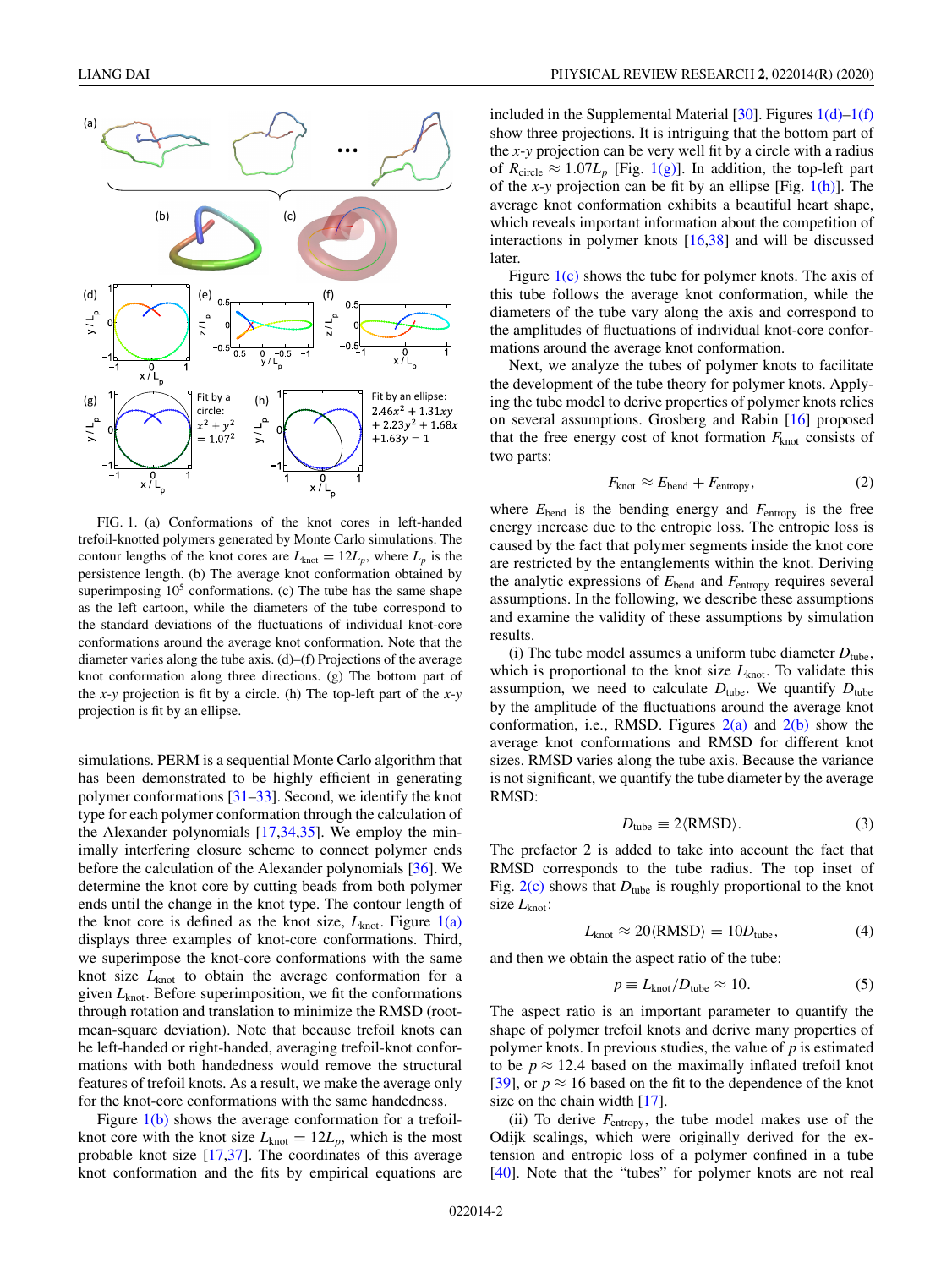<span id="page-3-0"></span>

FIG. 2. (a) Average trefoil-knot conformations with different knot sizes. (b) Fluctuations of individual polymer knots around average knot conformations for different knot sizes. (c) Normalized RMSD and normalized length of the tube axis as a function of the knot size. The two fit lines are based on Eqs. [\(4\)](#page-2-0) and (6). (d) The free energy increase due to entropic loss of the polymer segments in the knot core. (e) Extra bending energy induced by knotting as a function of the knot size. (f) Extra bending-energy density along a knot core for  $L_{\text{knot}} = 12L_p$ .  $E_{\text{bend}}^{\text{extra}}$  is normalized to be the extra bending energy per unit length of  $L_p$ . The shaded area corresponds to "negative extra bending."

tubes with solid walls, and hence it is not clear whether the Odijk scalings are applicable in the tube model for polymer knots. To examine the applicability, we analyze  $L_{tube}/L_{knot}$ and *F*entropy. Here, *L*tube is the arc length of the tube axis, corresponding to the polymer extension in a tube. The bottom inset of Fig.  $2(c)$  shows that  $L_{tube}/L_{knot}$  roughly follows the Odijk scaling:

$$
L_{\text{tube}}/L_{\text{knot}} \approx 1 - 0.17 k_1 (D_{\text{tube}}/L_p)^{2/3}
$$
 with  $k_1 \approx 2.05$ , (6)

where the coefficient 0.17 is the original coefficient in the Odijk scaling  $[41]$ , and  $k_1$  is an additional coefficient to take into account that the tube walls for polymer knots are softer than solid walls. Figure  $2(d)$  shows the free energy increase due to the entropic loss in knots, which is calculated from simulation results through  $F_{entropy}(L_{knot})/(k_BT)$  =  $-\ln[p_{\text{knot}}(L_{\text{knot}})] - E_{\text{bend}}(L_{\text{knot}})/(k_B T)$ . Here,  $p_{\text{knot}}$  is the probability distribution of the knot size in our simulations. We find that for  $L_{\text{knot}} > 10L_p$ ,  $F_{\text{entropy}}$  roughly follows the Odijk scaling:

$$
F_{\text{entropy}}/(k_B T) \approx 1.86 (L_{\text{knot}}/L_p)^{1/3}
$$
  

$$
\approx 2.36 k_2 L_{\text{knot}} D_{\text{tube}}^{-2/3} L_p^{-1/3} \text{ with } k_2 \approx 0.17,
$$
 (7)

where 1.86 is obtained by fitting, 2.36 is the original coeffi-cient in the Odijk scaling [\[41\]](#page-6-0), and  $k_2 \approx 0.17$  is an additional coefficient to take into account that the tube walls are soft. In Eq. (7), we make use of  $L_{\text{knot}} = pD_{\text{tube}}$  with  $p = 10$ . For  $L_{\text{knot}} < 10L_p$ ,  $F_{\text{entropy}}$  significantly deviates from the Odijk scaling. Recall that the most probable trefoil knot size is  $L_{\text{knot}} \approx 12L_p$ , and around this knot size, Eq. (7) is applicable.

(iii) The tube model assumes the bending energy scales as  $E_{\text{bend}} \sim L_{\text{knot}}^{-2} \sim L_{\text{knot}}^{-1}$  based on the approximation that the radius of curvature  $R_{\text{knot}}$  is proportional to  $L_{\text{knot}}$ . Figure 2(e) shows *E*bend follows

$$
E_{\text{bend}}/(k_B T) \approx 23 (L_{\text{knot}}/L_p)^{-1}.
$$
 (8)

In addition to the total bending energy, we also analyze the bending energy distribution along the contour of the knot core as shown in Fig.  $2(f)$ . Here, we plot the extra bendingenergy density, which is defined as the difference in the bending-energy density between the knotted and unknotted segments:

$$
E_{\text{bend}}^{\text{extra}} \equiv E_{\text{bend}}^{\text{knot}} - \langle E_{\text{bend}}^{\text{unknot}} \rangle. \tag{9}
$$

There are two important features in Fig.  $2(f)$ . First, the bending-energy density varies greatly with the knot core. Second, some regions of the knot core possess negative extra bending energies. Note that the unknotted segments also possess certain bending energies due to thermal fluctuations. The negative  $E_{\text{bend}}^{\text{extra}}$  indicates that the polymer segments at the boundaries of a knot core adopt less bent conformations than unknotted conformations. In other words, a knot suppresses the bending at boundaries. This observation is surprising but understandable. Straight conformations at the boundaries of a knot core should favor a larger separation between two segments at the entanglement site and then reduce the entropic loss, which will be discussed later. Nonuniform distributions of bending—in particular, the negative extra bending energies—should be the reason for knot localization on a polymer with nonuniform bending stiffness, which has been observed in previous studies [\[42,43\]](#page-6-0).

In addition to critically examining assumptions in the tube model, our simulations also reveal a heart shape of the average knot conformation. To clearly view the average knot conformation, we printed a 3D object for the knotted curve [Figs.  $3(a) - 3(c)$ . In the following part, we will explain the shape of the average knot conformation based on the idea that this shape should minimize the free energy. We attempt to search the knotted curve with the minimum free energy and compare it with the average knot conformation.

Inspired by the half-circle shape in Fig.  $1(g)$ , we search the knotted curve with the minimum free energy using the following approach. First, we tie a knotted curve with the minimum bending energy, as shown in Fig.  $3(d)$ . To tie a knot, the total bending angle is at least  $2\pi$ . One way to achieve the minimum bending angle is to make a knotted curve consisting of a nearly full circle and a twist part [Fig.  $3(d)$ ]. The twist part is necessary for knot formation. The total bending angle of the twist part can be minimized towards zero by reducing its size towards zero. For a given knot size of *L*knot, this knotted curve has the minimum bending energy  $E_{\text{bend}}^{\text{min}}/(k_B T) \approx$  $2\pi^2 L_p/L_{\text{knot}}$ . Note that the prefactor 23 in Eq. (8) is slightly larger than  $2\pi^2 \approx 19.74$ .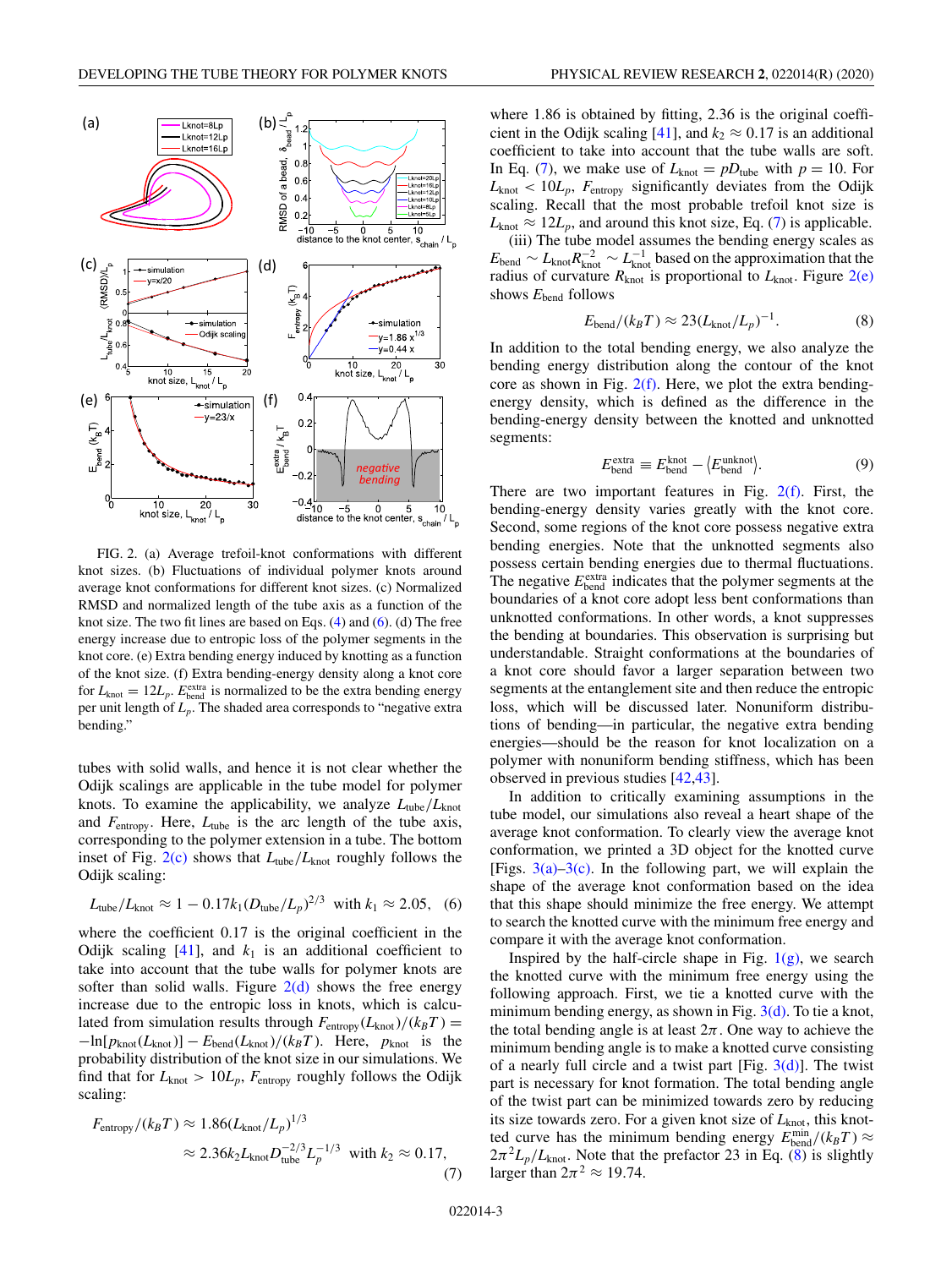<span id="page-4-0"></span>

FIG. 3. (a)–(c) The top view and side views of a 3D printed object based on the average knot conformation with  $L_{\text{knot}} = 12L_p$ . The minimum distance between the two end segments of the curve is denoted by  $D_{\min}$ . (d) A knotted curve with the minimum bending energy. (e) We distort the curve in (d) for the free energy minimization. Three points are defined on the curve to facilitate the formalization of the knotted curve. Based on these three points, we define two curves:  $C_{12}$  and  $C_{23}$ . The two yellow lines are added to aid visualization of the knot.

Although the knotted curve in Fig.  $3(d)$  can minimize the bending energy, this knotted curve is not favored because polymer segments in the twist part can only fluctuate within very small space, corresponding to a small entropy. Accordingly, our next step is to enlarge and distort the twisting portion of this knotted curve to increase the entropy for free energy minimization [Fig.  $3(e)$ ]. During this process, the halfcircle at the bottom of the curve is also slightly distorted to ensure the smooth bending and minimize the bending energy. To facilitate the optimization of the knotted curve, we generate the knotted curve based on the spline interpolation of three points. The first two points,  $P_1 = [0, -R_{\text{circle}}, 0]$  and  $P_2 =$ [−*R*circle, 0, 0], are the lowest and the most left points of the circle, respectively. Here,  $R_{\text{circle}}$  is the radius of the circle. For  $L_{\text{knot}} = 12L_p$ , we have  $R_{\text{circle}} \approx 1.07L_p$  [Fig. [1\(g\)\]](#page-2-0). The third point,  $P_3 = [x_3, y_3, 0]$ , is the end point of the curve, while the values of  $x_3$  and  $y_3$  are to be determined during the free energy minimization. Note that the average knot conformation has the rotational symmetry along the *y* axis, and hence we only need to determine one half of the curve, i.e., from  $P_1$  to  $P_2$  (curve  $C_{12}$ ), and from  $P_2$  to  $P_3$  (curve  $C_{23}$ ).

Then, we proceed to the generation of the knotted curve based on the three points. To make smooth connections between  $P_1$  and  $P_2$  and between  $P_2$  and  $P_3$ , we adopt the cubic Bezier curve, which is a widely used method to connect two points with given positions and orientations. We define the orientations at three points as shown in Fig. 3. Here,  $\alpha_3$ 

represents the angle within the *x*-*y* plane [Fig. 3(e)], and  $\beta_1$ ,  $\beta_2$ , and  $\beta_3$  represent the tilt angles with respect to the *x*-*y* plane (Fig. 3). Applying cubic Bezier curves, the connection curve  $C_{12}$  between  $P_1$  and  $P_2$  follows

$$
C_{12}(t) = (1-t)^3 P_1 + 3(1-t)^2 t (P_1 + k_{12} \vec{v_1}) + 3(1-t) t^2
$$
  
×  $(P_2 - k_{21} \vec{v_2}) + t^3 P_2$  with  $0 \le t \le 1$ , (10)

and the connection curve  $C_{23}$  between  $P_2$  and  $P_3$  follows

$$
C_{23}(t) = (1-t)^3 P_2 + 3(1-t)^2 t (P_2 + k_{23} \overrightarrow{v_2}) + 3(1-t) t^2
$$
  
×  $(P_3 - k_{32} \overrightarrow{v_3}) + t^3 P_3$  with  $0 \le t \le 1$ , (11)

Here, the coefficients  $k_{12}$ ,  $k_{21}$ ,  $k_{23}$ , and  $k_{32}$  are adjustable parameters in cubic Bezier curves.

After parametrizing the knotted curve, we proceed to free energy minimization. To calculate the bending energy, we adapt Eq.  $(1)$  for a continuous curve

$$
E_{\text{bend}}^{\text{curve}}/(k_B T) = (1/2)L_p \int R_c^{-2}(s)ds.
$$
 (12)

The integration is over the arc of the curve and  $R_c$  is the radius of curvature. To calculate the entropic loss by knotting, we use the following approximation. For the polymer segments in *C*12, we ignore the effect of knotting on the entropy, because these segments are far away from the entanglement site of the knot. For the polymer segments in  $C_{23}$ , we assume these segments are confined in a tube with a diameter of  $D_{\text{min}}$ , where  $D_{\text{min}}$  is the minimal distance between the two arms of the knot [see the illustration of  $D_{\text{min}}$  in Fig. 3(b)]. Then, the free energy contributed by the entropic loss can be approximated by the Odijk scaling as mentioned above [\[40\]](#page-6-0):

$$
F_{\text{entropy}}/(k_B T) \approx k_{\text{entropy}} L_{23} D_{\text{min}}^{-2/3} L_p^{-1/3},\tag{13}
$$

where  $k_{entropy}$  is a prefactor to be determined, and  $L_{23}$  is the arc length of the curve  $C_{23}$ . Based on the above equation, the entropic loss mainly depends on  $D_{\text{min}}$ , because the confinement effect comes from the entanglement site. Straightening the conformations of the segments around the entanglement site allows more translational freedom of these segments, which should be the reason for the negative extra bending energies observed in Fig.  $2(f)$ .

With the functional forms in Eqs.  $(12)$  and  $(13)$ , we search the knotted curve with the minimum free energy by adjusting the parameters:  $\beta_1$ ,  $\beta_2$ ,  $\beta_3$ ,  $\alpha_3$ ,  $x_3$ ,  $y_3$ ,  $k_{12}$ ,  $k_{21}$ ,  $k_{23}$ , and  $k_{32}$ . In addition, we tune  $k_{entropy}$  in Eq.  $(13)$  to match the knotted curve from the free energy minimization and the average knot conformation from simulations [Fig. [4\(b\)\]](#page-5-0). This fit yields  $k_{entropy} \approx 0.45$ . It is interesting to see the competition of different parts of the knotted curve during free energy minimization. Figure  $4(a)$  shows the free energies as a function of  $β_2$ , the tilt angle at point 2. Curve  $C_{12}$  prefers a smaller  $β_2$  to minimize the bending energy, while curve  $C_{23}$  prefers a larger  $\beta_2$  to minimize the free energy (mainly entropic contribution). The competition leads to a free energy minimum at  $\beta_2 = 16^\circ$ in agreement with the average knot conformation.

In conclusion, we build the foundation of the tube theory for polymer knots by critically examining the assumptions and determining the parameters, including the aspect ratio of the tube  $p \approx 10$  and the prefactors of  $E_{\text{bend}}$  and  $F_{\text{entropy}}$ .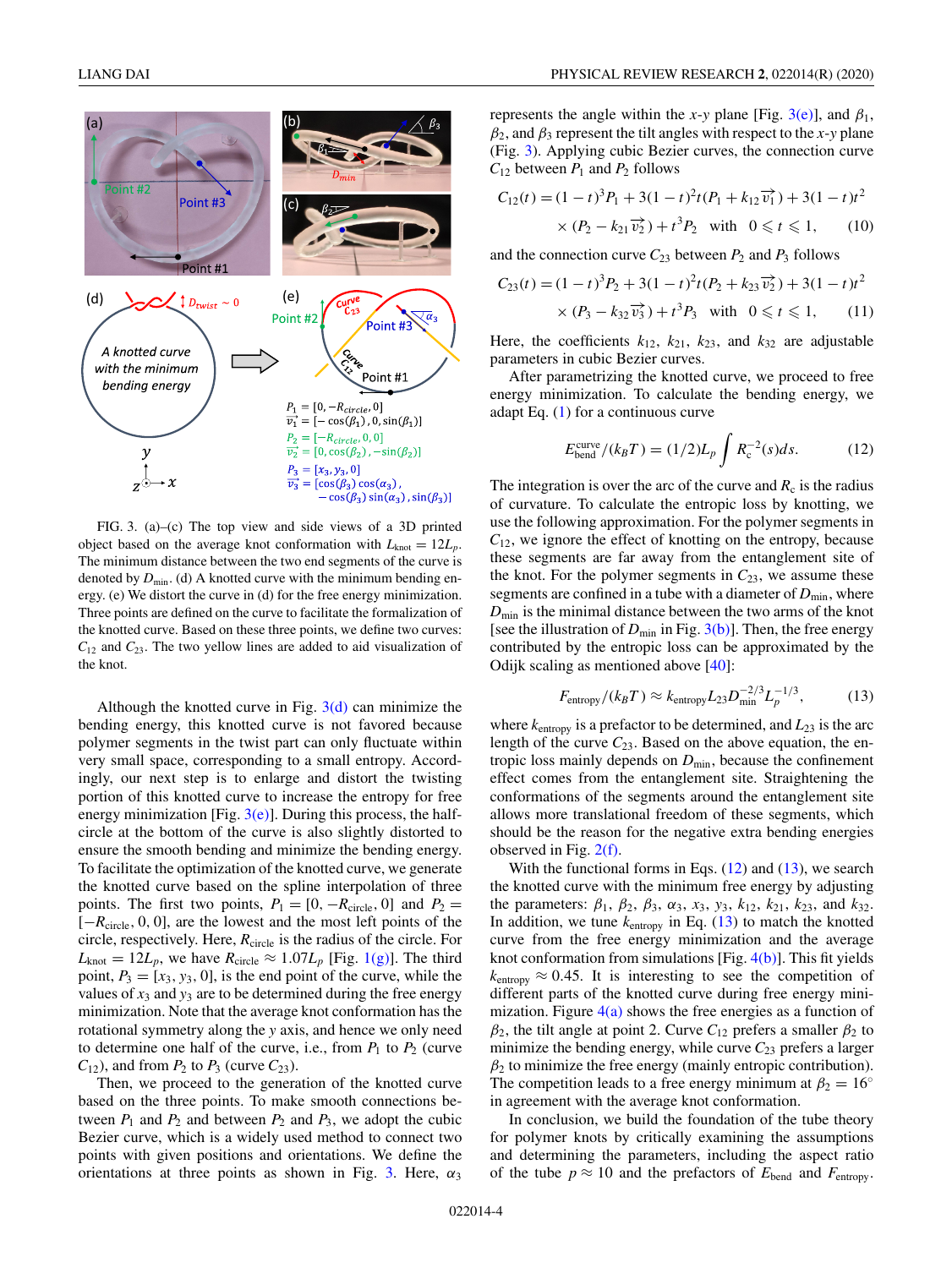<span id="page-5-0"></span>

FIG. 4. (a) Free energies of the curves  $C_{12}$  and  $C_{23}$  and their sum as a function of the angle  $\beta_2$ . The free energy of the curve  $C_{23}$  is offset to make the last data point at  $y = 0$ . (b) Comparison of the average knot conformation from simulation (blue) and the knotted curve from the free energy minimization (red).

We also determine the applicable regime of the tube theory:  $L_{\text{knot}} > 10L_p$ . Meanwhile, we discover a surprising result: negative extra bending energies at knot boundaries, which can explain knot localization observed in many previous studies. Furthermore, we obtain and explain the heart shape of polymer trefoil knots, which reveals the delicate competition of the bending energy and entropy in a knot core. The results of this work can be applied to calculate many properties of polymer knots, including free energy of knots, knotting probability, knot sizes, and knot shape, and guide the rational control of polymer knots, such as knot localization, by tuning nonuniform bending stiffness. Looking forward, it should be interesting to calculate average knot conformations for other knot types, which requires more computational effort due to the lower probabilities of other knot types.

This research is financially supported by City University of Hong Kong (Projects No. 9610420 and No. 7005266), the National Natural Science Foundation of China (Project No. 21973080), and Guangdong Basic and Applied Basic Research Fund (Project No. 2019A1515011736).

- [1] P.-G. de Gennes, [J. Chem. Phys.](https://doi.org/10.1063/1.1675789) **[55](https://doi.org/10.1063/1.1675789)**, [572](https://doi.org/10.1063/1.1675789) [\(1971\)](https://doi.org/10.1063/1.1675789).
- [2] C. Micheletti, D. Marenduzzo, and E. Orlandini, *[Phys. Rep.](https://doi.org/10.1016/j.physrep.2011.03.003)* **[504](https://doi.org/10.1016/j.physrep.2011.03.003)**, [1](https://doi.org/10.1016/j.physrep.2011.03.003) [\(2011\)](https://doi.org/10.1016/j.physrep.2011.03.003).
- [3] E. Orlandini, [J. Phys. A](https://doi.org/10.1088/1751-8121/aa9a4c) **[51](https://doi.org/10.1088/1751-8121/aa9a4c)**, [053001](https://doi.org/10.1088/1751-8121/aa9a4c) [\(2017\)](https://doi.org/10.1088/1751-8121/aa9a4c).
- [4] P. Virnau, Y. Kantor, and M. Kardar, [J. Am. Chem. Soc.](https://doi.org/10.1021/ja052438a) **[127](https://doi.org/10.1021/ja052438a)**, [15102](https://doi.org/10.1021/ja052438a) [\(2005\)](https://doi.org/10.1021/ja052438a).
- [5] [V. V. Rybenkov, N. R. Cozzarelli, and A. V. Vologodskii,](https://doi.org/10.1073/pnas.90.11.5307) Proc. Natl. Acad. Sci. USA **[90](https://doi.org/10.1073/pnas.90.11.5307)**, [5307](https://doi.org/10.1073/pnas.90.11.5307) [\(1993\)](https://doi.org/10.1073/pnas.90.11.5307).
- [6] X. R. Bao, H. J. Lee, and S. R. Quake, [Phys. Rev. Lett.](https://doi.org/10.1103/PhysRevLett.91.265506) **[91](https://doi.org/10.1103/PhysRevLett.91.265506)**, [265506](https://doi.org/10.1103/PhysRevLett.91.265506) [\(2003\)](https://doi.org/10.1103/PhysRevLett.91.265506).
- [7] E. Ercolini, F. Valle, J. Adamcik, G. Witz, R. Metzler, P. De Los Rios, J. Roca, and G. Dietler, [Phys. Rev. Lett.](https://doi.org/10.1103/PhysRevLett.98.058102) **[98](https://doi.org/10.1103/PhysRevLett.98.058102)**, [058102](https://doi.org/10.1103/PhysRevLett.98.058102) [\(2007\)](https://doi.org/10.1103/PhysRevLett.98.058102).
- [8] C. Plesa, D. Verschueren, S. Pud, J. van der Torre, J. W. Ruitenberg, M. J. Witteveen, M. P. Jonsson, A. Y. Grosberg, Y. Rabin, and C. Dekker, [Nat. Nanotechnol.](https://doi.org/10.1038/nnano.2016.153) **[11](https://doi.org/10.1038/nnano.2016.153)**, [1093](https://doi.org/10.1038/nnano.2016.153) [\(2016\)](https://doi.org/10.1038/nnano.2016.153).
- [9] S. Amin, A. Khorshid, L. Zeng, P. Zimny, and W. Reisner, [Nat. Commun.](https://doi.org/10.1038/s41467-018-03901-w) **[9](https://doi.org/10.1038/s41467-018-03901-w)**, [1506](https://doi.org/10.1038/s41467-018-03901-w) [\(2018\)](https://doi.org/10.1038/s41467-018-03901-w).
- [10] R. K. Sharma, I. Agrawal, L. Dai, P. S. Doyle, and S. Garaj, [Nat. Commun.](https://doi.org/10.1038/s41467-018-07882-8) **[10](https://doi.org/10.1038/s41467-018-07882-8)**, [1](https://doi.org/10.1038/s41467-018-07882-8) [\(2019\)](https://doi.org/10.1038/s41467-018-07882-8).
- [11] W. R. Taylor, [Nature \(London\)](https://doi.org/10.1038/35022623) **[406](https://doi.org/10.1038/35022623)**, [916](https://doi.org/10.1038/35022623) [\(2000\)](https://doi.org/10.1038/35022623).
- [12] M. Jamroz, W. Niemyska, E. J. Rawdon, A. Stasiak, K. C. Millett, P. Sułkowski, and J. I. Sulkowska, [Nucleic Acids Res.](https://doi.org/10.1093/nar/gku1059) **[43](https://doi.org/10.1093/nar/gku1059)**, [D306](https://doi.org/10.1093/nar/gku1059) [\(2014\)](https://doi.org/10.1093/nar/gku1059).
- [13] N. C. Lim and S. E. Jackson, [J. Phys.: Condens. Matter](https://doi.org/10.1088/0953-8984/27/35/354101) **[27](https://doi.org/10.1088/0953-8984/27/35/354101)**, [354101](https://doi.org/10.1088/0953-8984/27/35/354101) [\(2015\)](https://doi.org/10.1088/0953-8984/27/35/354101).
- [14] F. Ziegler, N. C. Lim, S. S. Mandal, B. Pelz, W.-P. Ng, M. Schlierf, S. E. Jackson, and M. Rief, [Proc. Natl. Acad. Sci. USA](https://doi.org/10.1073/pnas.1600614113) **[113](https://doi.org/10.1073/pnas.1600614113)**, [7533](https://doi.org/10.1073/pnas.1600614113) [\(2016\)](https://doi.org/10.1073/pnas.1600614113).
- [15] A. Bustamante, J. Sotelo-Campos, D. G. Guerra, M. Floor, C. A. Wilson, C. Bustamante, and M. Báez, [Nat. Commun.](https://doi.org/10.1038/s41467-017-01691-1) **[8](https://doi.org/10.1038/s41467-017-01691-1)**, [1581](https://doi.org/10.1038/s41467-017-01691-1) [\(2017\)](https://doi.org/10.1038/s41467-017-01691-1).
- [16] A. Y. Grosberg and Y. Rabin, [Phys. Rev. Lett.](https://doi.org/10.1103/PhysRevLett.99.217801) **[99](https://doi.org/10.1103/PhysRevLett.99.217801)**, [217801](https://doi.org/10.1103/PhysRevLett.99.217801) [\(2007\)](https://doi.org/10.1103/PhysRevLett.99.217801).
- [17] L. Dai, C. B. Renner, and P. S. Doyle, [Macromolecules](https://doi.org/10.1021/ma501585x) **[47](https://doi.org/10.1021/ma501585x)**, [6135](https://doi.org/10.1021/ma501585x) [\(2014\)](https://doi.org/10.1021/ma501585x).
- [18] L. Dai, C. B. Renner, and P. S. Doyle, [Macromolecules](https://doi.org/10.1021/acs.macromol.5b00280) **[48](https://doi.org/10.1021/acs.macromol.5b00280)**, [2812](https://doi.org/10.1021/acs.macromol.5b00280) [\(2015\)](https://doi.org/10.1021/acs.macromol.5b00280).
- [19] L. Dai and P. S. Doyle, [Macromolecules](https://doi.org/10.1021/acs.macromol.6b01653) **[49](https://doi.org/10.1021/acs.macromol.6b01653)**, [7581](https://doi.org/10.1021/acs.macromol.6b01653) [\(2016\)](https://doi.org/10.1021/acs.macromol.6b01653).
- [20] L. Dai and P. S. Doyle, [Macromolecules](https://doi.org/10.1021/acs.macromol.8b01340) **[51](https://doi.org/10.1021/acs.macromol.8b01340)**, [6327](https://doi.org/10.1021/acs.macromol.8b01340) [\(2018\)](https://doi.org/10.1021/acs.macromol.8b01340).
- [21] J. Tang, N. Du, and P. S. Doyle, [Proc. Natl. Acad. Sci. USA](https://doi.org/10.1073/pnas.1105547108) **[108](https://doi.org/10.1073/pnas.1105547108)**, [16153](https://doi.org/10.1073/pnas.1105547108) [\(2011\)](https://doi.org/10.1073/pnas.1105547108).
- [22] C. B. Renner and P. S. Doyle, [Soft Matter](https://doi.org/10.1039/C4SM02738H) **[11](https://doi.org/10.1039/C4SM02738H)**, [3105](https://doi.org/10.1039/C4SM02738H) [\(2015\)](https://doi.org/10.1039/C4SM02738H).
- [23] L. Dai, B. W. Soh, and P. S. Doyle, [Macromolecules](https://doi.org/10.1021/acs.macromol.9b01425) **[52](https://doi.org/10.1021/acs.macromol.9b01425)**, [6792](https://doi.org/10.1021/acs.macromol.9b01425) [\(2019\)](https://doi.org/10.1021/acs.macromol.9b01425).
- [24] D. Marenduzzo, C. Micheletti, E. Orlandini, and D. W. Sumners, [Proc. Natl. Acad. Sci. USA](https://doi.org/10.1073/pnas.1306601110) **[110](https://doi.org/10.1073/pnas.1306601110)**, [20081](https://doi.org/10.1073/pnas.1306601110) [\(2013\)](https://doi.org/10.1073/pnas.1306601110).
- [25] T. Christian, R. Sakaguchi, A. P. Perlinska, G. Lahoud, T. Ito, E. A. Taylor, S. Yokoyama, J. I. Sulkowska, and Y. Hou, [Nat. Struct. Mol. Biol.](https://doi.org/10.1038/nsmb.3282) **[23](https://doi.org/10.1038/nsmb.3282)**, [941](https://doi.org/10.1038/nsmb.3282) [\(2016\)](https://doi.org/10.1038/nsmb.3282).
- [26] Á. San Martín, P. Rodriguez-Aliaga, J. A. Molina, A. Martin, C. Bustamante, and M. Baez, [Proc. Natl. Acad. Sci. USA](https://doi.org/10.1073/pnas.1705916114) **[114](https://doi.org/10.1073/pnas.1705916114)**, [9864](https://doi.org/10.1073/pnas.1705916114) [\(2017\)](https://doi.org/10.1073/pnas.1705916114).
- [27] V. Marcos, A. J. Stephens, J. Jaramillo-Garcia, A. L. Nussbaumer, S. L. Woltering, A. Valero, J.-F. Lemonnier, I. J. Vitorica-Yrezabal, and D. A. Leigh, [Science](https://doi.org/10.1126/science.aaf3673) **[352](https://doi.org/10.1126/science.aaf3673)**, [1555](https://doi.org/10.1126/science.aaf3673) [\(2016\)](https://doi.org/10.1126/science.aaf3673).
- [28] R. Everaers, S. K. Sukumaran, G. S. Grest, C. Svaneborg, A. Sivasubramanian, and K. Kremer, [Science](https://doi.org/10.1126/science.1091215) **[303](https://doi.org/10.1126/science.1091215)**, [823](https://doi.org/10.1126/science.1091215) [\(2004\)](https://doi.org/10.1126/science.1091215).
- [29] [L. Dai, J. J. Jones, J. R. van der Maarel, and P. S. Doyle,](https://doi.org/10.1039/c2sm07322f) Soft Matter **[8](https://doi.org/10.1039/c2sm07322f)**, [2972](https://doi.org/10.1039/c2sm07322f) [\(2012\)](https://doi.org/10.1039/c2sm07322f).
- [30] See Supplemental Material at http://link.aps.org/supplemental/ [10.1103/PhysRevResearch.2.022014](http://link.aps.org/supplemental/10.1103/PhysRevResearch.2.022014) for more simulation results and analysis.
- [31] P. Grassberger, [Phys. Rev. E](https://doi.org/10.1103/PhysRevE.56.3682) **[56](https://doi.org/10.1103/PhysRevE.56.3682)**, [3682](https://doi.org/10.1103/PhysRevE.56.3682) [\(1997\)](https://doi.org/10.1103/PhysRevE.56.3682).
- [32] L. Dai, J. van der Maarel, and P. S. Doyle, [Macromolecules](https://doi.org/10.1021/ma500326w) **[47](https://doi.org/10.1021/ma500326w)**, [2445](https://doi.org/10.1021/ma500326w) [\(2014\)](https://doi.org/10.1021/ma500326w).